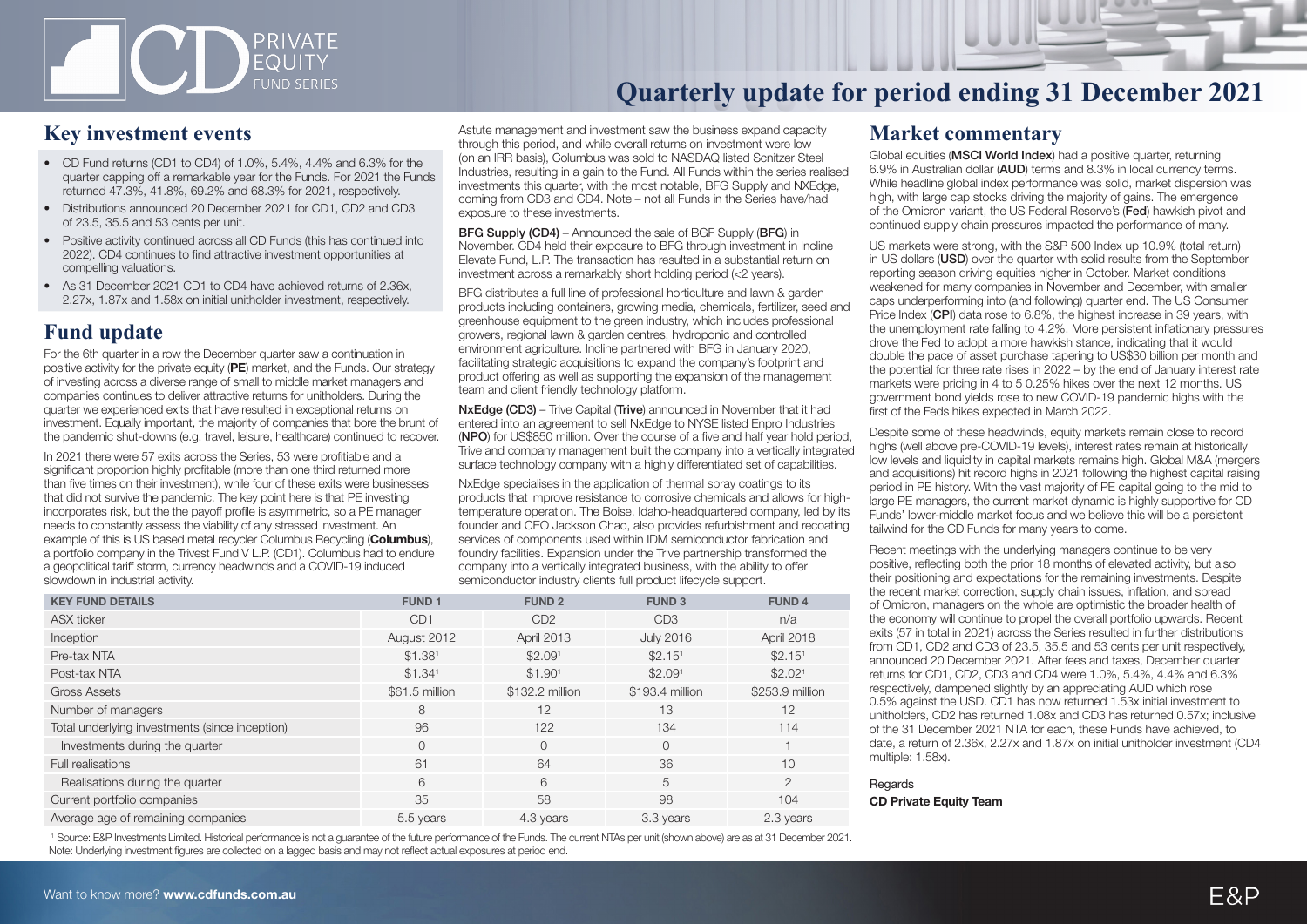



### **CD1 portfolio asset allocation**



Note: Numbers may not add to 100% due to rounding.

### **LP commitments to underlying managers (US\$69.8m)**



Note: The Fund has an 85.5% interest in the LP. Cordish Private Ventures and US Select Private Opportunities Fund GP LLC contributed the remaining amount based on their proportional shares. Numbers may not add due to rounding. \*The LP received a final distribution from Prometheus Partners IV, L.P. on 30 September 2016 and has no remaining capital with this fund.

### **CD1 Fund performance**

|                           | <b>3 MONTHS</b> | <b>6 MONTHS</b> | <b>YEAR</b> | <b>3 YEAR PA</b> | 5 YEAR PA | <b>SINCE INCEPTION PA3</b> |
|---------------------------|-----------------|-----------------|-------------|------------------|-----------|----------------------------|
| NTA return <sup>1,2</sup> | $.0\%$          | 25.0%           | 47.3%       | $21.8\%$         | $18.1\%$  | 14.5%                      |

Notes: <sup>1</sup> Source: E&P Investments Limited. Historical performance is not a quarantee of the future performance of the Fund.

Notes: ' Source: E&P Investments Limited. Historical performance is not a guarantee of the future performance of the Fund.<br><sup>2</sup> Total returns are inclusive of distributions. NTA return is based on post-tax NTA and is net of

On an NTA/Internal Rate of Return (IRR) basis CD1 has achieved a return of 12.7% per annum since inception.

### **CD1 unit value and income**



Note: The unit price of CD1 was \$1.295 on 31 December 2021. Historical performance is not a guarantee of the future performance of the Fund. Source: E&P Investments Limited. Current NTA per unit (shown above) is post-tax.

# **LP activity**

The LP made a distribution of US\$9.0 million to its limited partners. CD1's net share was US\$7.7 million which resulted in the 23.5 cent per unit distribution.

### **Underlying fund activity**

Trivest Fund V, L.P. sold Columbus Recycling (Columbus) resulting in a distribution to the LP of US\$1.2 million.

Following the sale of a number of investments from an underlying fund and the release of escrow proceeds relating to prior asset sales from another two funds the LP also received net distributions of US\$0.8 million.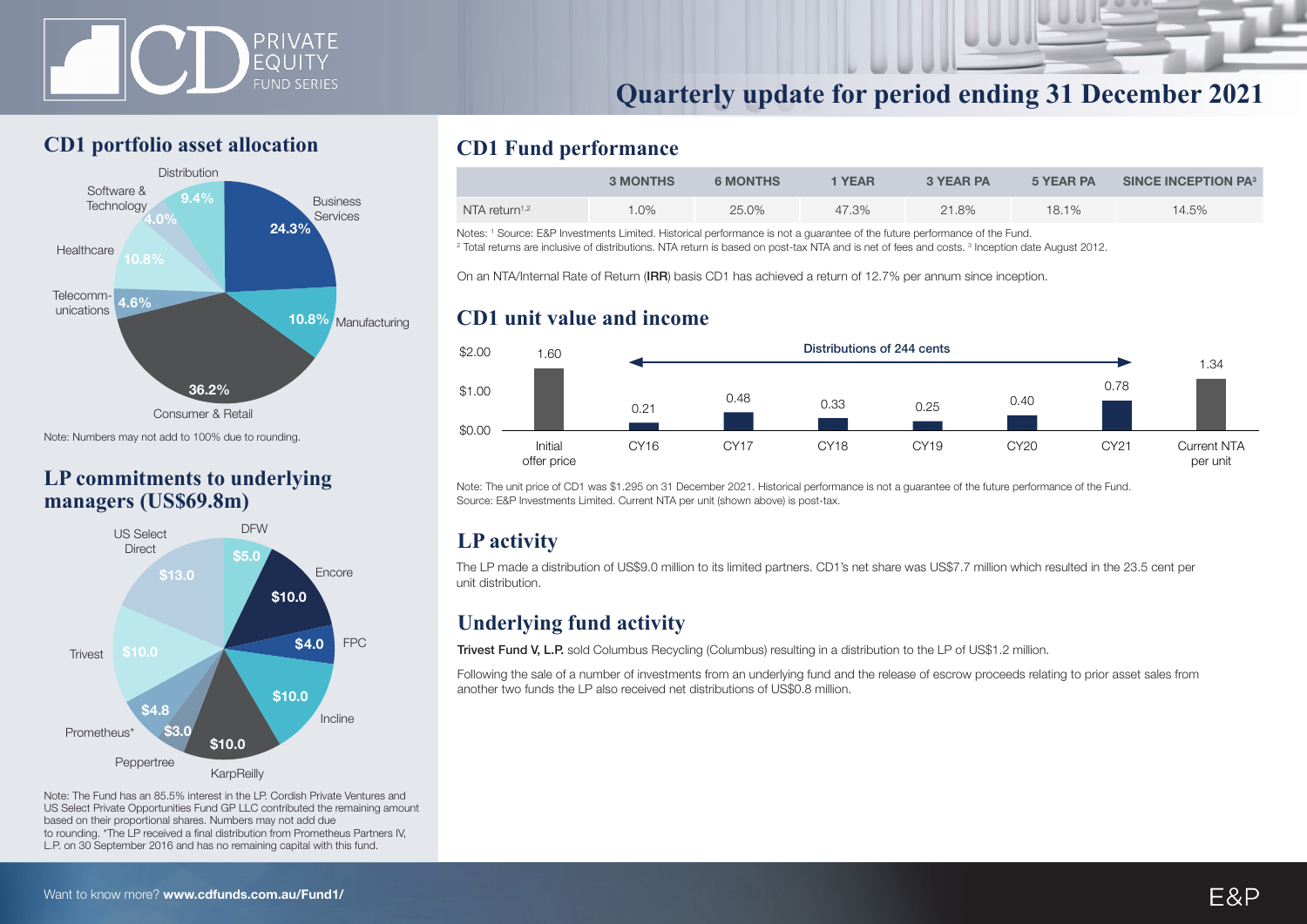



### **CD2 portfolio asset allocation**



Consumer & Retail Note: Numbers may not add to 100% due to rounding.

### **LP commitments to underlying managers (US\$98.0m)**



Note: The Fund has an 87.3% interest in the LP. Cordish Private Ventures and US Select Private Opportunities Fund II GP LLC contributed the remaining amount based on their proportional shares. Numbers may not add due to rounding.

### **CD2 Fund performance**

|                           | <b>3 MONTHS</b> | <b>6 MONTHS</b> | <b>YEAR</b> | <b>3 YEAR PA</b> | 5 YEAR PA | <b>SINCE INCEPTION PA3</b> |
|---------------------------|-----------------|-----------------|-------------|------------------|-----------|----------------------------|
| NTA return <sup>1,2</sup> | 5.4%            | 19.9%           | 41.8%       | 14.1%            | 13.8%     | 12.6%                      |

Notes: <sup>1</sup> Source: E&P Investments Limited. Historical performance is not a guarantee of the future performance of the Fund. Notes: 1 Source: E&P Investments Limited. Historical performance is not a guarantee of the future performance of the Fund.<br><sup>2</sup> Total returns are inclusive of distributions. NTA return is based on post-tax NTA and is net of

On an NTA/Internal Rate of Return (IRR) basis CD2 has achieved a return of 12.1% per annum since inception.

### **CD2 unit value and income**



Note: The unit price of CD2 was \$1.72 on 31 December 2021. Historical performance is not a guarantee of the future performance of the Fund. Source: E&P Investments Limited. Current NTA per unit (shown above) is post-tax.

# **LP activity**

The LP made a distribution of US\$18.0 million to its limited partners. CD2's net share was US\$15.6 million which resulted in the 35.5 cent per unit distribution.

### **Underlying fund activity**

Staple Street Capital II, L.P. distributed proceeds relating to the sale of two portfolio companies resulting in a distribution to the LP of US\$0.3 million.

Chicago Pacific Founders Fund, L.P. distributed proceeds related to the partial sale of Pinnacle, resulting in a distribution to the LP of US\$3.9 million.

Main Post Growth Capital, L.P. sold Fortis Solutions Group, LLC, resulting in a distribution to the LP of US\$3.4 million.

Blue Point Capital Partners III, L.P. sold Fire & Life Safety America (FLSA) and received escrow payments related to prior the sale of two portfolio companies resulting in aggregate distributions to the LP of US\$1.3 million.

Tower Arch Partners I, L.P. sold KNS Brand, LLC (KNS) and received escrow payments relating to the prior sale of portfolio companies, resulting in aggregate distributions to the LP of US\$2.2 million.

NMS Fund II, L.P. sold a portfolio company resulting in a distribution to the LP of US\$1.0 million.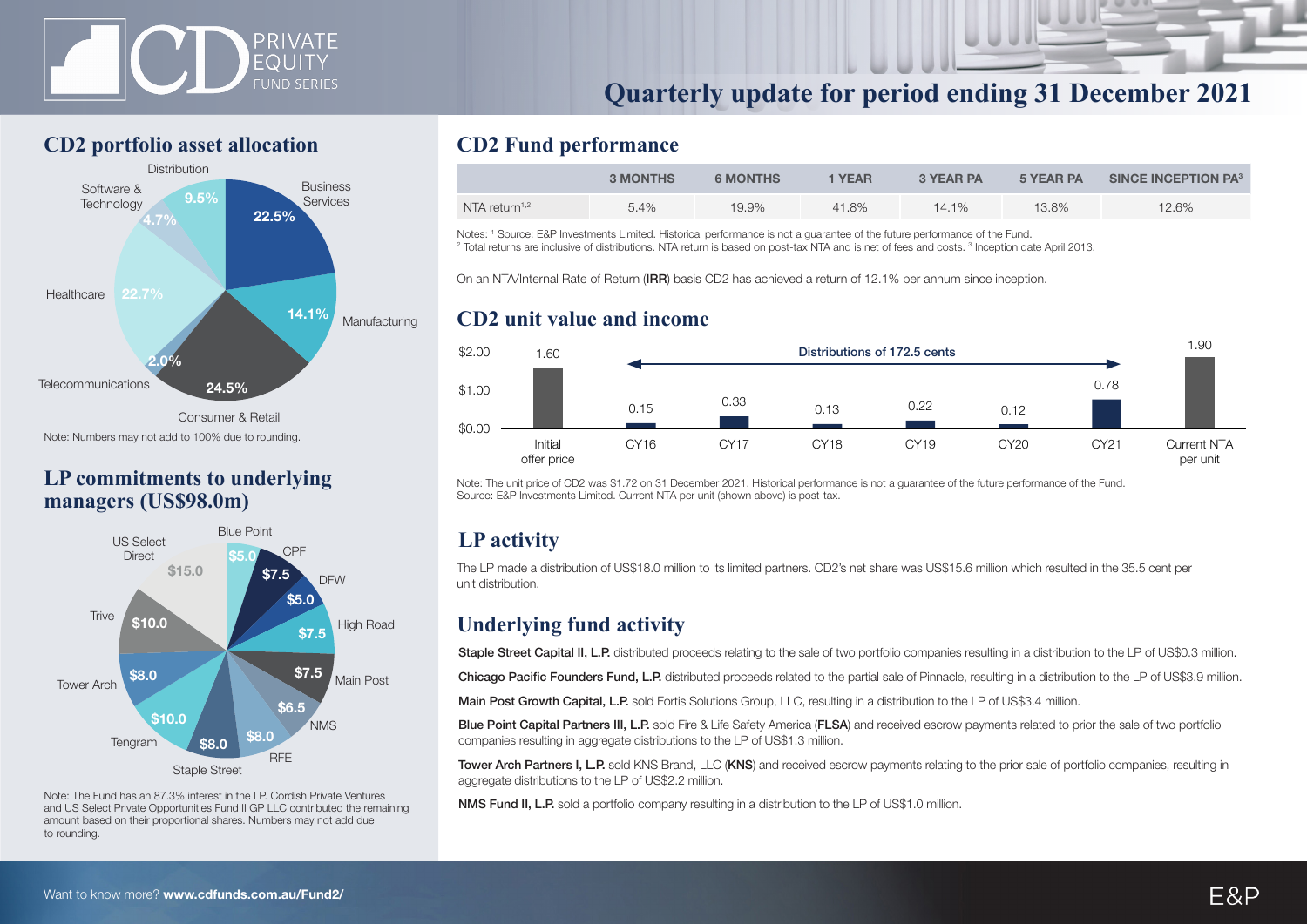



### **CD3 portfolio asset allocation**



Note: Numbers may not add to 100% due to rounding.

### **LP commitments to underlying managers (US\$117.5m)**



Notes: The Fund has an 71.2% interest in the LP. Cordish Private Ventures, US Select Private Opportunities Fund III GP LLC and its partner contributed the remaining amount based on their proportional shares. Numbers may not add due to rounding.

### **CD3 Fund performance**

|                           | <b>3 MONTHS</b> | <b>6 MONTHS</b> | 1 YEAR | 2 YEAR PA | 3 YEAR PA | SINCE INCEPTION PA <sup>3</sup> |
|---------------------------|-----------------|-----------------|--------|-----------|-----------|---------------------------------|
| NTA return <sup>1,2</sup> | $4.4\%$         | 22.4%           | 69.2%  | 24.2%     | $15.2\%$  | 14.3%                           |

Notes: <sup>1</sup> Source: E&P Investments Limited. Historical performance is not a guarantee of the future performance of the Fund.<br><sup>2</sup> Total returns are inclusive of distributions. NTA return is based on post-tax NTA and is net

Total returns are inclusive of distributions. NTA return is based on post-tax NTA and is net of fees and costs. <sup>3</sup> Inception date July 2016.

On an NTA/Internal Rate of Return (IRR) basis CD3 has achieved a return of 13.0% per annum since inception.

#### **CD3 unit value and income**



Note: The unit price of CD3 was \$1.845 on 31 December 2021. Historical performance is not a guarantee of the future performance of the Fund. Source: E&P Investments Limited. Current NTA per unit (shown above) is post-tax.

### **LP activity**

The LP made a distribution of US\$45.0 million to its limited partners. CD3's net share was US\$31.9 million which resulted in the 53 cent per unit distribution.

# **Underlying fund activity**

DFW Capital Partners V, L.P. (DFW V) sold Children's Dental Health Associates and ReSource Pro Holdings, LLC resulting in aggregate distributions to the LP (including returned capital) of US\$8.1 million. DFW V also called capital for a follow-on investment in an existing portfolio company. Luminate Capital Partners, L.P. paid a distribution of US\$0.3 million, relating to the prior sale of a portfolio company, to the LP.

Bertram Growth Capital III, L.P. sold portfolio company Anord Matrix and received escrow payments related to prior sale of Flow Control Group (FCG),

resulting in a distribution to the LP of US\$4.0 million to the LP.

Elephant Partners Fund I, L.P. received proceeds related to partial sale of KnowBe4, Inc and escrow release from previous sale of Cloud Guru Group Inc. resulting in a distribution of US\$2.3 million to the LP.

Encore Consumer Capital Fund III, L.P. paid a distribution of US\$4.1 million to the LP from the partial sale of portfolio company Supergoop! and a distribution from another portfolio company.

Incline Equity Partners IV, L.P. sold portfolio company Profile Products resulting in a distribution to the LP of US\$1.6 million.

Trive Capital Fund II, L.P. sold portfolio company NxEdge and received proceeds from another portfolio company, resulting in aggregate distributions to the LP of US\$10.7 million.

PeakSpan Capital Fund I, L.P. called capital to fund a Series D follow-on investment in existing portfolio company Cloudbeds.

US Select Direct II, L.P. paid a distribution of US\$9.2 million to the LP relating to the sale of ReSource Pro Holdings and Callaway common stock received from the TopGolf acquisition.

NMS Fund III, L.P. paid a distribution of US\$0.4 million to the LP relating following the recapitalisation of a portfolio company.